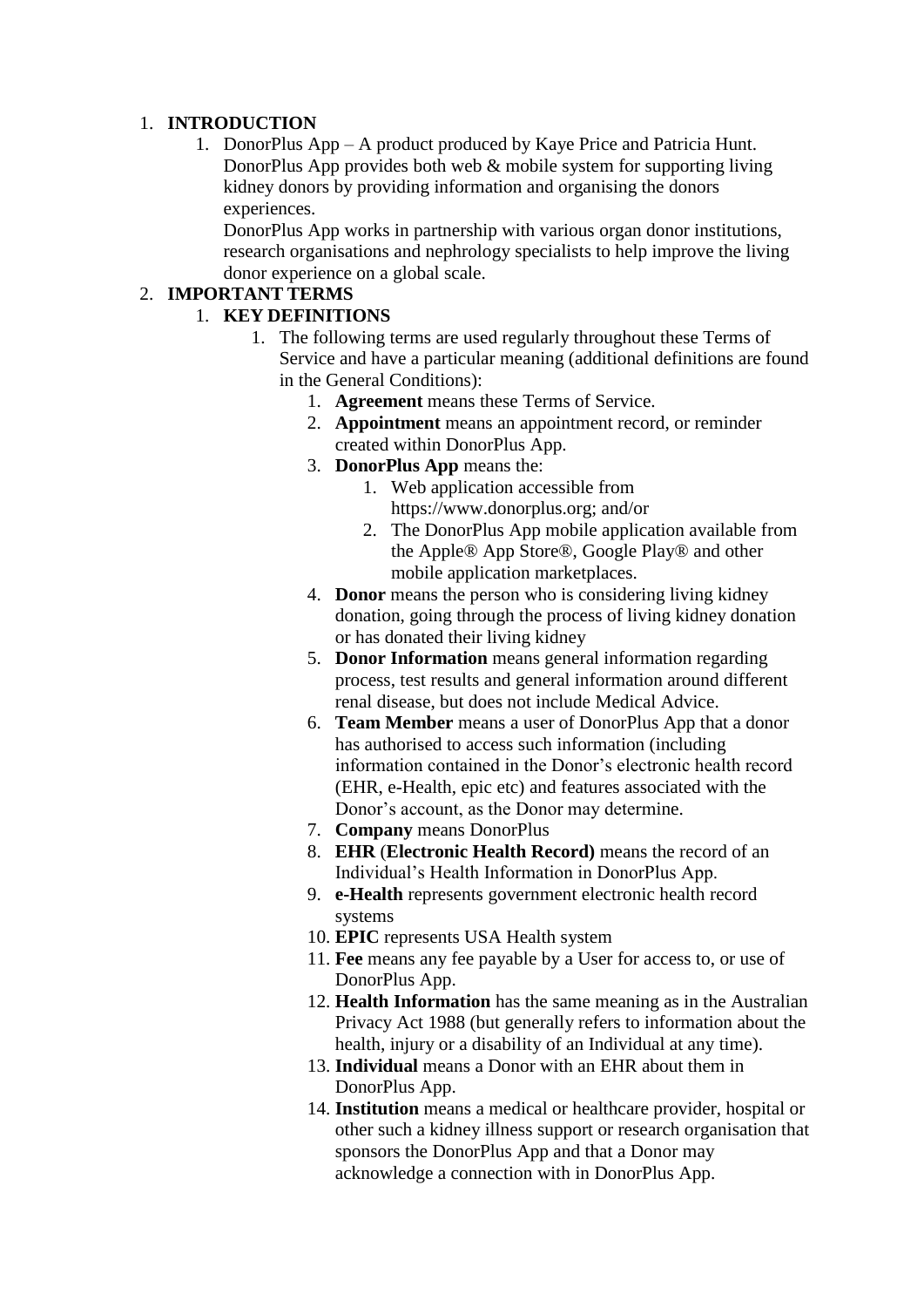- 15. **Invitation** means an invitation sent via SMS or email by a Donor to a person in order to create a Team Member account, connected with the Donor's account.
- 16. **Journal** means the features of DonorPlus App that allows a User to upload User Content to track and share experiences.
- 17. **Journey Organiser** means the set of DonorPlus App features to which a User may supply User Content, comprising of the following modules:
	- 1. Record;
	- 2. Appointments;
	- 3. Journals;
	- 4. Questions; and
	- 5. Such other features of the Journey Organiser that the Company may make available from time-to-time.
- 18. **Medical Advice** means any medical advice or information specific to a Donor that is required by law to be provided by a Practitioner.
- 19. **Medical Team Member** means a Team Member that is a Practitioner, authorised to access an Individual's EHR.
- 20. **Donor** means a user of DonorPlus App that has been diagnosed with organ transplant, and includes a Recipient where implied by context.
- 21. **Practitioner** means (without limitation) a medical practitioner, doctor, medical specialist, physician, or other healthcare provider qualified to provide Medical Advice.
- 22. **Privacy Policy** means DonorPlus App's privacy policy as updated from time-to-time, which can be found at https://www.donorplus.org/terms
- 23. **Question** means a question entered into DonorPlus App by a User to be answered by DonorPlus App or another User connected to the User's account.
- 24. **Recipient** means the person who is awaiting a kidney or has received a kidney transplant.
- 25. **Record** means the features of DonorPlus App that allows the User to record upload content to the Individual's EHR.
- 26. **Research Data** means any User Content that has been deidentified and which is no longer capable of identifying the User that supplied it, or other User that is the subject of that data.
- 27. **Research Organisation** means an organisation that conducts research on a type, or a kidney illness generally, and may include an Institution.
- 28. **Staff Member** means any employee or other personnel of a Medical team that may be authorised to access an Individual's EHR but are not qualified to provide Medical Advice or treatment.
- 29. **Study** means a medical research study of a kidney illness or a Type, conducted by a Research Organisation.
- 30. **Third Party** means any person that is not a User.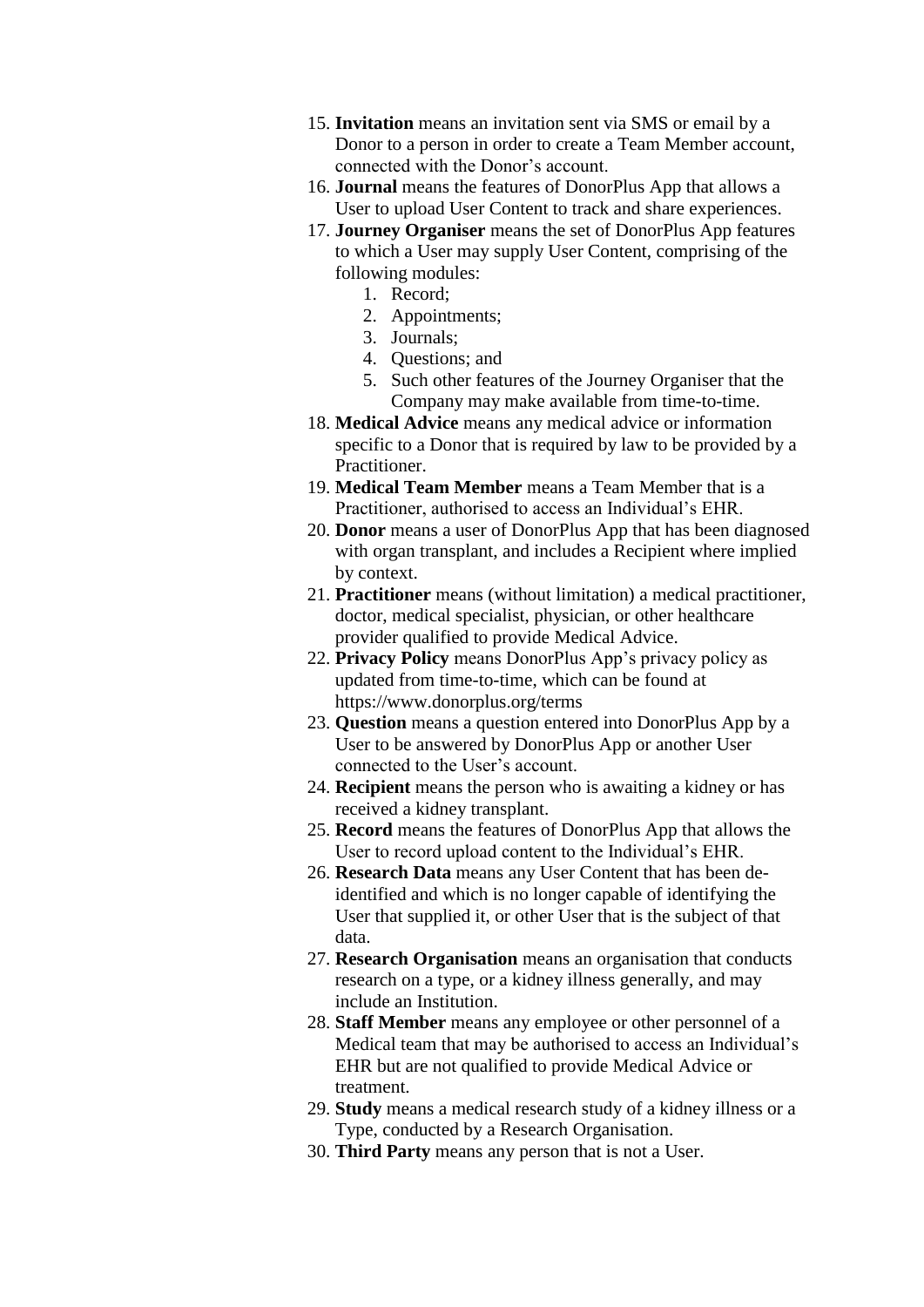- 31. **TPS** means a third party social media service that DonorPlus App may support some integrations with, including where available and without limitation Facebook, Twitter and Instagram.
- 32. **Type** means a type of a kidney illness that a Donors recipient may be diagnosed with.
- 33. **User** means any without limitation Donor, Recipient, Medical team, Individual or Staff Member that uses DonorPlus App.
- 34. **User Content** means data that is uploaded or input into DonorPlus App by the User or that forms part of the User's Intellectual Property.

#### 2. **AGREEMENT**

- 1. This Agreement governs the use of DonorPlus App by any User and limits the liability of the Company to any User. This Agreement has specific terms of use (in addition to the General Conditions) that apply to:
	- 1. Donors, Recipients and Individuals (**Item E**)
	- 2. Team Members (**Item F**)
	- 3. Medical Team (**Item G**)
	- 4. Staff Members (**Item H**)
- 2. In addition to any other express or implied consents, by using DonorPlus App the User accepts and agrees to the terms of:
	- 1. This Agreement; and
	- 2. The Privacy Policy.

### 3. **USING DONORPLUS APP**

#### 1. **Kidney illness Information.**

- 1. DonorPlus App provides kidney illness Information as a guideline relative to the Donor's recipient illness type, including:
	- 1. Symptoms;
	- 2. Known causes;
	- 3. Screening;
	- 4. Diagnosis;
	- 5. Treatment;
	- 6. Prognosis;
	- 7. Prevention;
	- 8. Studies;
	- 9. Practitioners with specialist knowledge of the Type; and
	- 10. News regarding treatment and clinical trials of the Type.
- 2. The Company makes best endeavours to ensure that kidney illness Information is kept accurate and up-to-date, however the Company does not warrant the accuracy of kidney illness Information at any time.
- 3. Kidney illness Information is provided as a guideline only, and is not intended as Medical Advice or as a substitute for a consultation with a Practitioner. The Company strongly advises each Donor and Recipient to verify the accuracy of any kidney illness Information with a Practitioner before relying on it.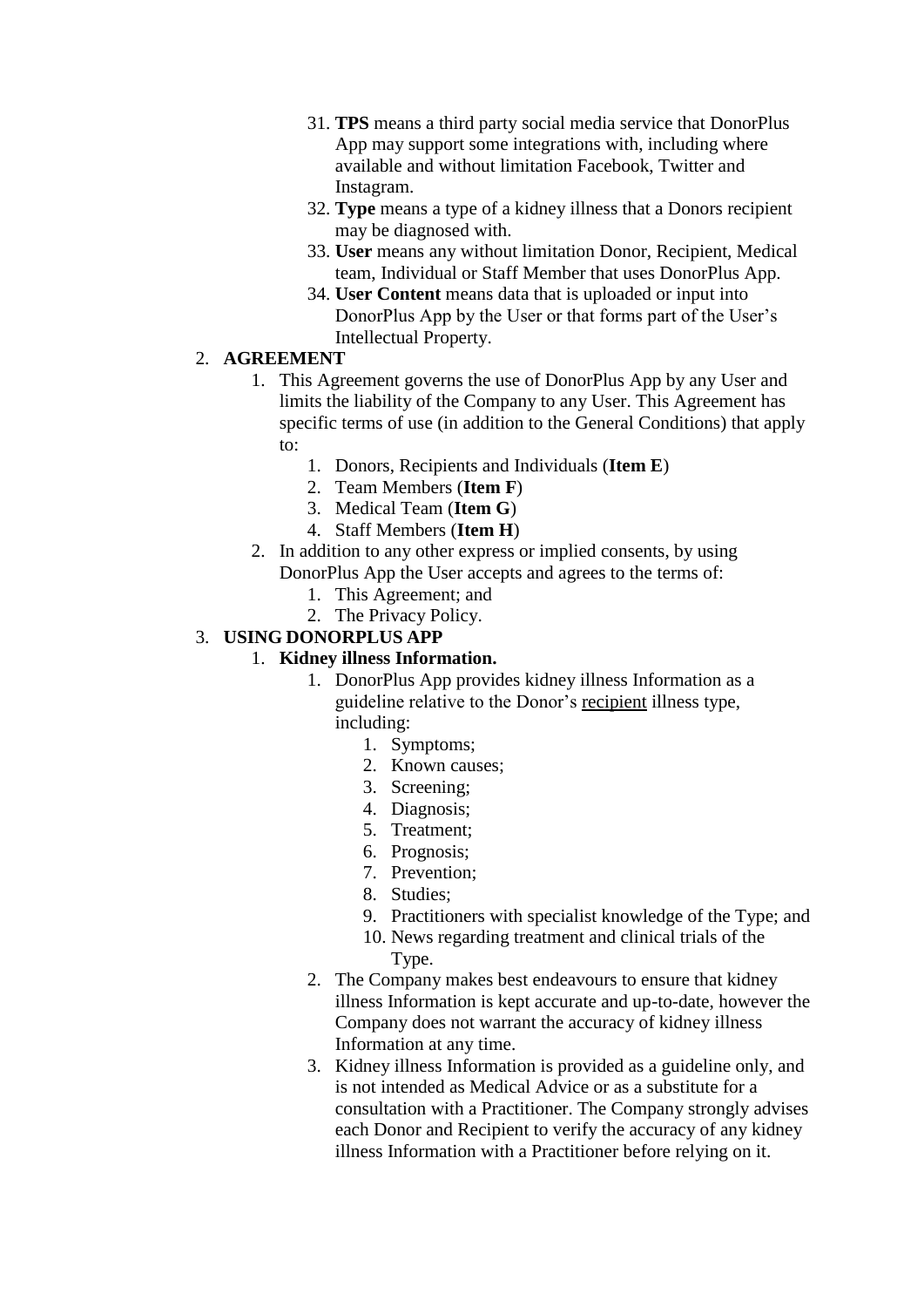- 4. The Company does not provide Medical Advice, whether via DonorPlus App or otherwise. Each Individual, Donor and Recipient is advised to always consult a Practitioner regarding the Individual or Donor's medical circumstances.
- 5. DonorPlus App may only provide answers to Questions with kidney illness Information, not Medical Advice.

#### 2. **User Content, EHRs and Research Data.**

- 1. DonorPlus App may allow Users to enter User Content for the purposes of:
	- 1. Creating and Updating the Donor's EHR;
	- 2. Creating Appointments;
	- 3. Record and track a Donor's status, test results and experiences in a Journal entry;
	- 4. Ask Questions; or
	- 5. Communicating and sharing with other Users.
- 2. The Donor shall be able to grant such permissions to other Users to view the information and access such features associated with the Donor's account as the Donor may determine.
- 3. DonorPlus App shall not grant a User access to an EHR without the consent of the User to whom the EHR relates.
- 4. Each User acknowledges that any User Content, Personal Information or Health Information that they enter into DonorPlus App may be de-identified in order to create Research Data for the purpose of generating statistical data for:
	- 1. Assisting Research Organisations to conduct a kidney illness research (including for a Study); and
	- 2. Improving the DonorPlus App.
- 5. The Company will use any Personal Information in compliance with the Privacy Policy at all times.

### 3. **Recipients, Individuals and Donors**

- 1. A Donor account may only be created and managed by:
	- 1. An Individual; or
	- 2. A person authorised by the donor as their prospective recipient or individual.
- 2. The Company may require written evidence that a user is authorised to create or use a Donor account as a Recipient, or Individual including (without limitation):
	- 1. Written authorisation provided by an Individual;
	- 2. Power of Attorney; or
	- 3. Such other written evidence as the company may deem acceptable in its discretion.
- 3. The Company may suspend access to any user that the Company cannot verify is authorised to use a Donor account as a Recipient or Individual.

### 4. **Authorising Team Members**

- 1. A Donor may authorise up to 10 team member accounts to be connected with the Donor's account.
- 2. The Donor may send an Invitation to such persons that the Donor wishes to be a Team Member via SMS or email.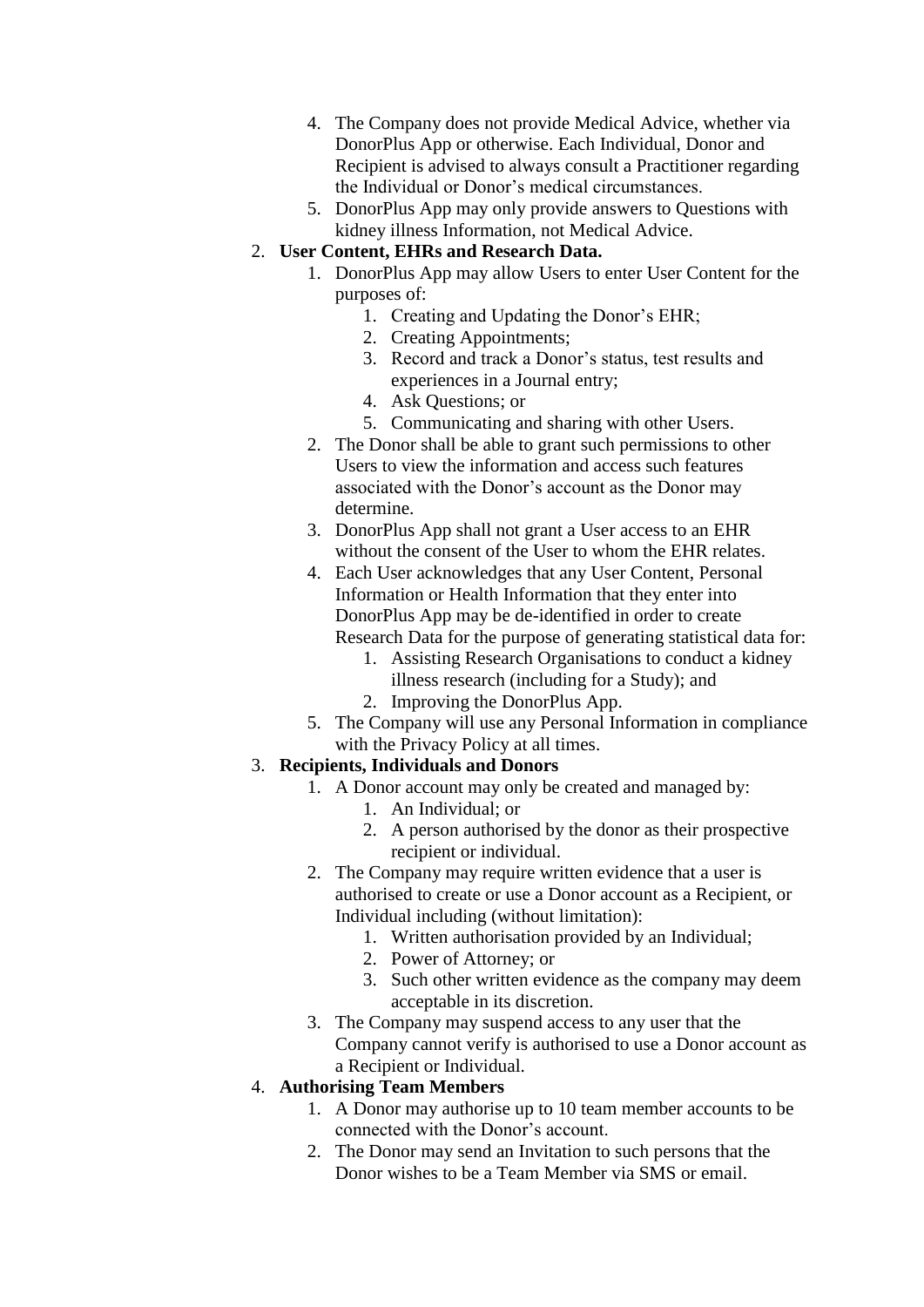- 3. A person that has received an invitation to create a Team Member account must follow the link in the SMS or email in order to create a Team Member account.
- 4. The Donor shall determine what features, information or other privileges are associated with the Team Member account at the Donor's sole discretion, including without limitation:
	- 1. Kidney illness Information;
	- 2. Access to the Donor's EHR;
	- 3. Journal Entries;
	- 4. Appointments;
	- 5. Records;
	- 6. Ask or answer Questions;
	- 7. Permissions for sharing via TPS; and
	- 8. Such other features and information that DonorPlus App may allow a Donor to control from time to time.
- 5. Each Team Member acknowledges that their use of DonorPlus App is at the discretion of the Donor, and that the Donor may revoke their access to DonorPlus App at any time.

#### 5. **Institutions.**

- 1. Institutions are not Users of DonorPlus App, but work with the Company to use Research Data for a kidney illness research, and otherwise undertake initiatives to assist Donors and other people diagnosed with a kidney illness.
- 2. Institutions may grant the Company a licence to use their logo and branding for use within DonorPlus App.
- 3. Institutions may also refer users to DonorPlus App, and allow Donors to associate their DonorPlus App account with the Institution.
- 4. By connecting the Donor's account with an Institution, the Donor authorises the Company to provide the Institution with the Donor's EHR, Personal Information or Health Information.
- 5. The Company shall not provide an EHR, Personal Information or Health in conflict with the Privacy Policy.
- 6. The Company is not responsible for any use of an EHR made by an Institution, or the Institution's compliance with privacy laws. The Institution may have its own privacy policy which applies to the use of Personal Information received by the Institution. The Company recommends each Donor to inspect an Institution's privacy policy before connecting their account within DonorPlus App.

#### 6. **Studies.**

- 1. DonorPlus App may advise Users of Studies that are being conducted, and that a Donor may be eligible to take part in.
- 2. DonorPlus App may allow a User to contact a Research Organisation regarding participating in a Study.
- 3. DonorPlus App may also allow Users to participate in a Study.
- 4. Where a User takes part in a Study via DonorPlus App, the User acknowledges and accepts that:
	- 1. The User does so at the User's own risk;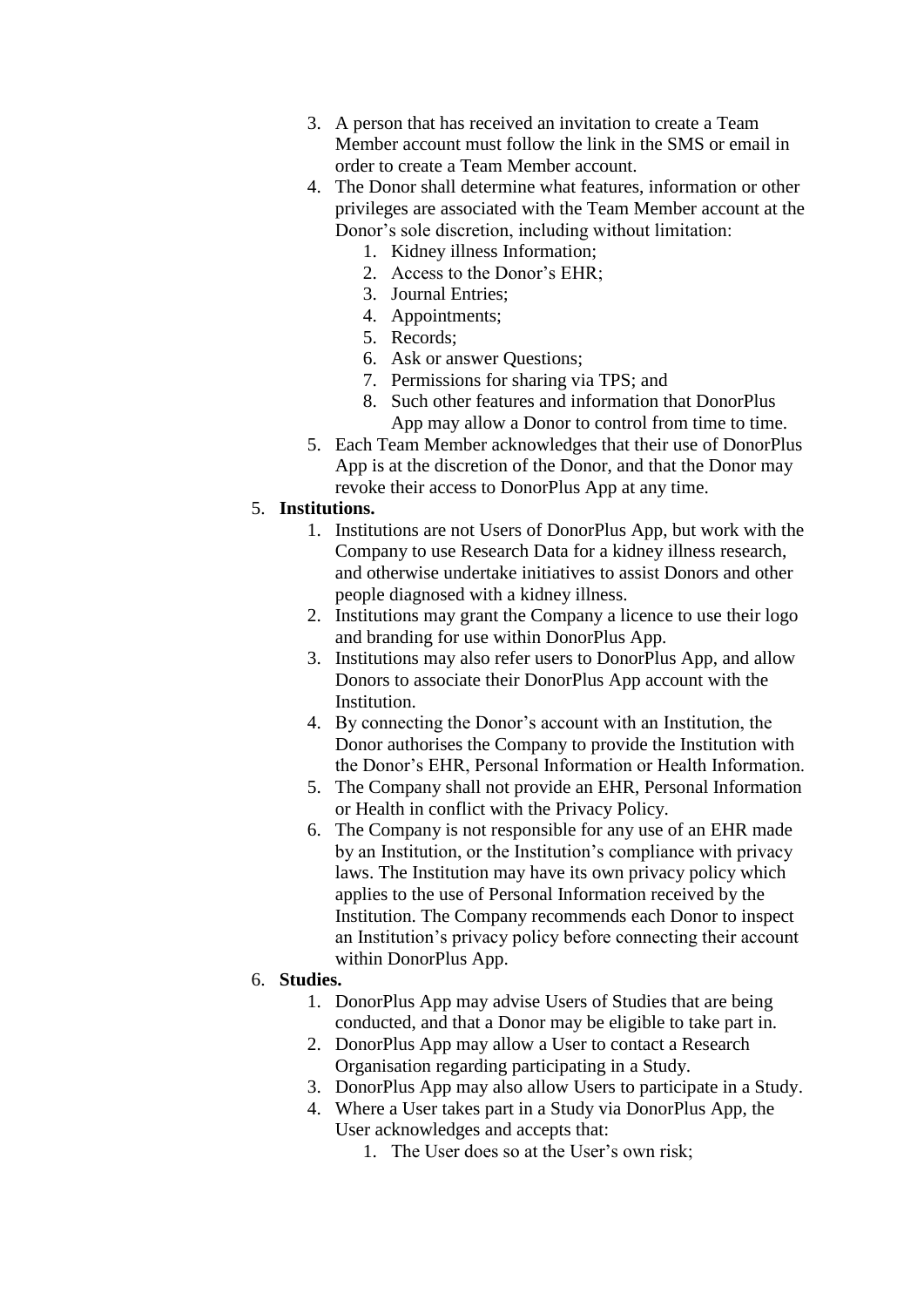- 2. The User may be required to provide written authority to the Company to provide the User's Personal Information (including Health Information, or EHR) to the Research Organisation, in addition to Research Data:
- 3. The User may be required to accept the relevant Research Organisation's terms for taking part in the Study;
- 4. The Company makes no representation as to the safety or outcome of any Study, nor the safety or efficacy of the methods used by a Research Organisation in relation to a Study.
- 5. The Company shall not be responsible to a User in relation to a Study under any circumstance. Any dispute in relation to a Study is strictly to be dealt with between the User and the relevant Research Organisation.
- 5. A User may be required to provide to the Company and/or Research Organisation written consent in order to take part in Study. Such consent may be required to be written on paper and signed by the User, and may include acceptance of the Research Institution's terms for participating in the Study.
- 6. In the event of conflict between this Agreement and a Research Organisation's terms for participating in a Study, this Agreement shall prevail.

### 7. **Appointments.**

- 1. Each user acknowledges that DonorPlus App may require access to the User's third-party calendar application in order to create an Appointment and/or notification.
- 2. The Company cannot warrant the efficacy of an Appointment or notification of an Appointment if the User:
	- 1. Does not authorise DonorPlus App to connect the User's account with the third –party calendar application; or
	- 2. Disables notifications on their mobile device.

# 4. **SHARING USER CONTENT**

# 1. **Social Media**

- 1. DonorPlus App may allow a User to share certain types User Content via a connected TPS account (e.g. Journal entries).
- 2. Each User must exercise the utmost discretion when sharing User Content via a TPS, particularly if the User Content relates to a Donor.
- 3. Each User is responsible for ensuring that any User Content that they share via a TPS:
	- 1. Is authorised to share the User Content by the owner of the User Content;
	- 2. Does not breach any policy or terms of service that apply to the TPS;
	- 3. Does not breach the Intellectual Property Rights of a Third Party; and
	- 4. Does not otherwise breach this Agreement.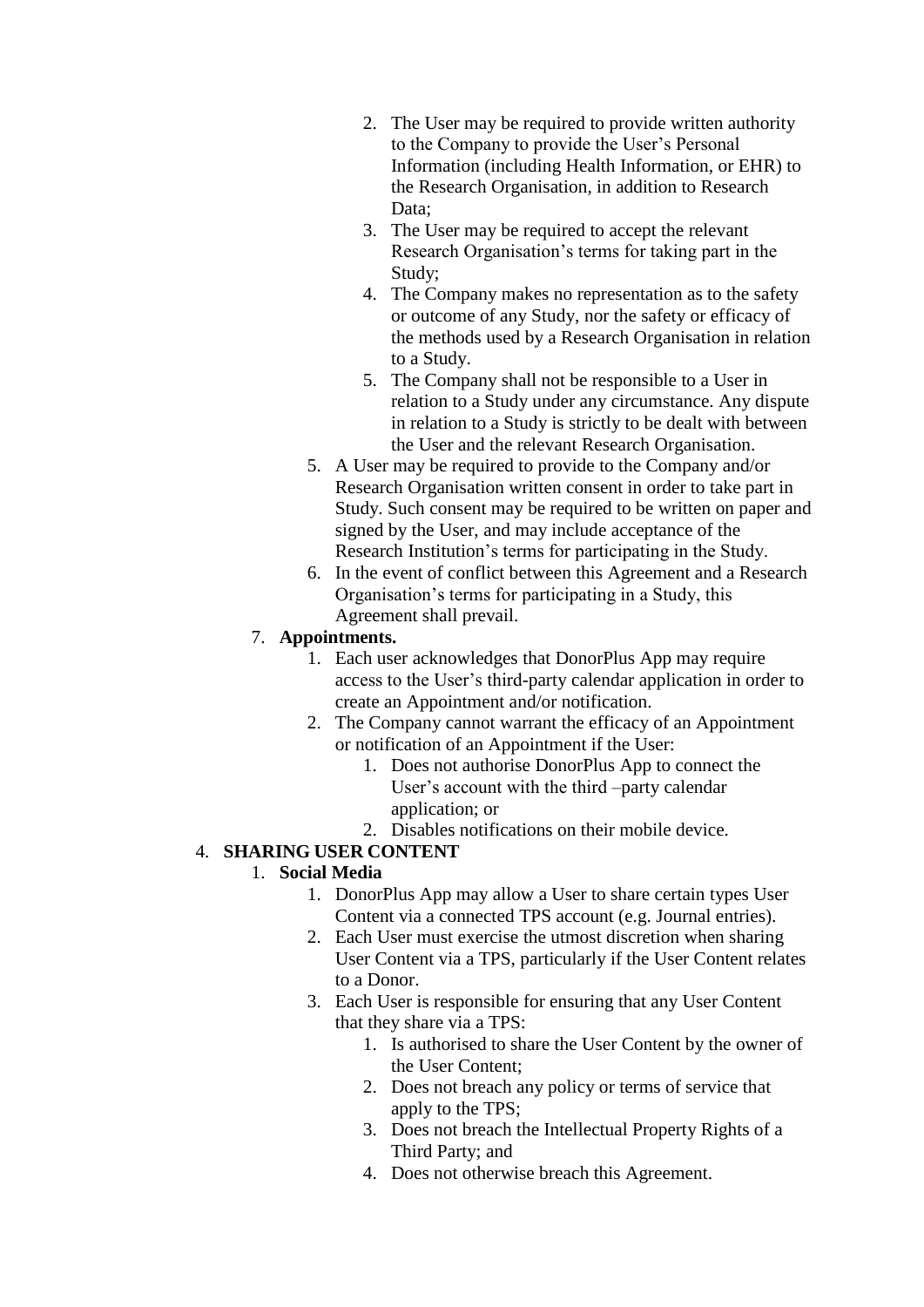- 2. **Conduct.** The User acknowledges and accepts that:
	- 1. The Company accepts no responsibility for the conduct of any User of DonorPlus App.
	- 2. The Company accepts no responsibility for any interaction between Users, whether that interaction occurs via DonorPlus App or not (including via a TPS or a personal meeting).
	- 3. The Company makes no warranty or representation as to the accuracy of any information provided by any User.
	- 4. The Company makes no warranty as to the character or credentials of any User.

### 3. **Lodging a Complaint.**

- 1. If a User believes that another user's behaviour is threatening, discriminatory, deliberately offensive, or breaches confidentiality or trust with another User, the User may lodge a complaint to the Company via email at info@Donorplus.org
- 2. The Company may suspend or delete the account of any User that DonorPlus App determines conducts itself inappropriately.
- 3. The Company will advise the User of a suspended or deleted account of the decision to do so, but is under no obligation to identify a complainant.
- 4. The Company's decision whether or not to suspend or remove a User account is at its absolute discretion. The Company's decision shall be final and not subject to review.

### 5. **DONORS, RECIPIENTS & INDIVIDUALS TERMS OF USE**

- 1. DonorPlus App may enable Donors, Recipients and Individuals to:
	- 1. Access kidney illness Information;
	- 2. Record and track their journey in a Journal, including:
		- 1. Emotions;
		- 2. Activities;
		- 3. Videos; and
		- 4. Personal experiences.
	- 3. Edit the Donor's EHR;
	- 4. Create Appointments;
	- 5. Receive reminders;
	- 6. Authorise up to 10 Team Member accounts;
	- 7. Participate in a Study;
	- 8. Communicate with other Users and share User Content via DonorPlus App or TPS; and
	- 9. Use such other features as the Company may allow from timeto-time.
- 2. The Donor, Recipient and/or Individual agrees and accepts that:
	- 1. Where the Donor provides Personal Information relative to a Team Member (including the telephone number for the purposes of inviting the person to become a Team Member) the Donor warrants that they are authorised to do so.
	- 2. The Donor uses DonorPlus App at its own risk. To the extent permitted by law, under no circumstance will DonorPlus App be liable for any injury, illness, malpractice or death resulting from the use of DonorPlus App. It is the Donor's responsibility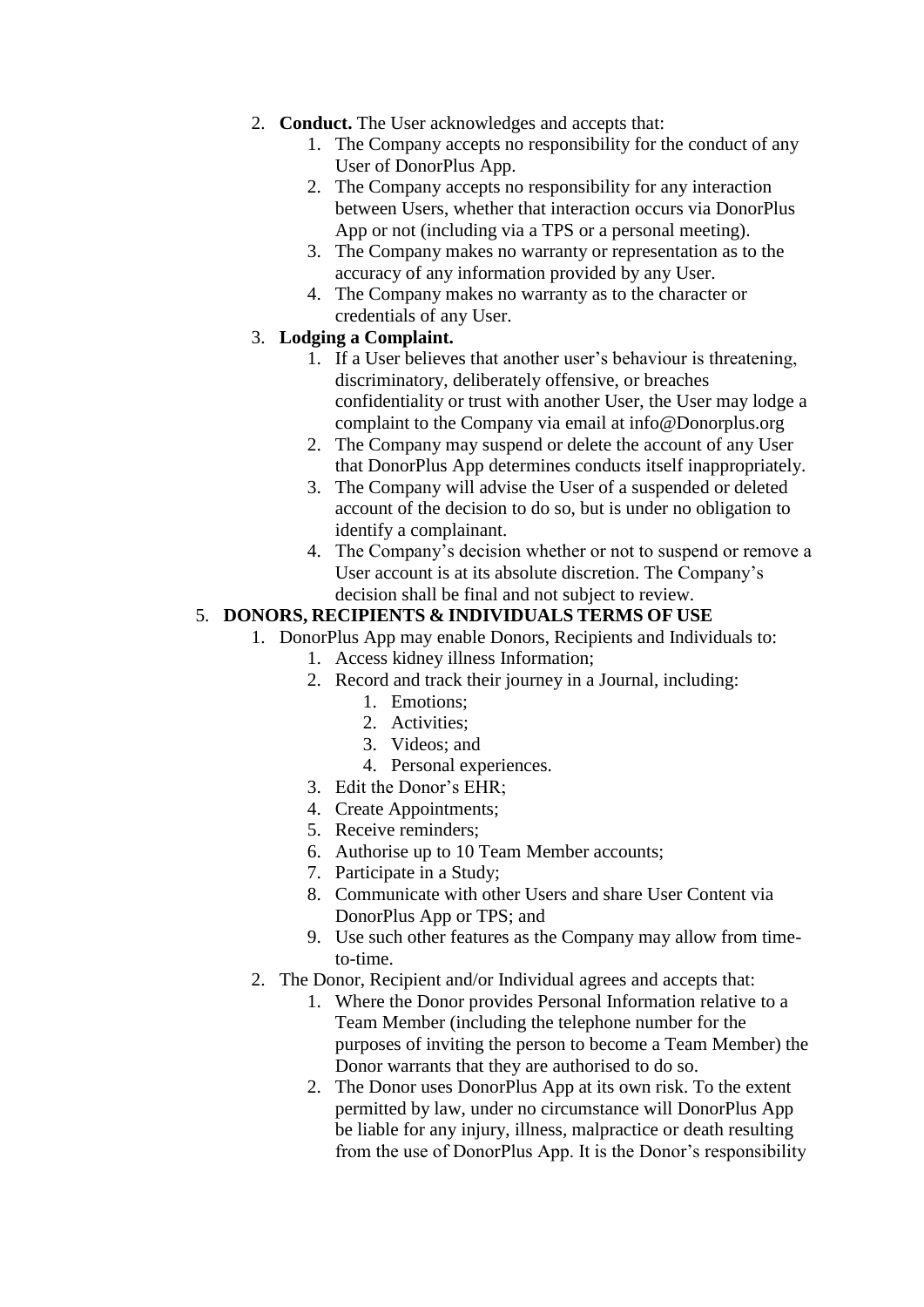to use DonorPlus App responsibly, and in accordance with any instructions from the Donor's Practitioner.

- 3. The Donor indemnifies DonorPlus App against all costs, claims damages and expenses for any injury or damage caused to the person or property of a Third Party as a result of the Donor's use of DonorPlus App;
- 4. DonorPlus App may share such aspects of the Donors EHR and other personal information of the Individual with any other User or Third-Party authorised by the Donor and/or Individual, as the Donor may determine;
- 5. Any information shared by DonorPlus App with a Medical Team Member authorised by the Donor and/or Individual may be retained by the Medical Team Member for the purposes of treating the Donor and updating their administrative records;
- 6. Any information shared by DonorPlus App with a Research Organisation authorised by the Donor and/or Individual may be retained by the Research Organisation for the purposes of treating the Donor and updating their administrative records;
- 7. DonorPlus App may send the Donor and/or Individual emails, text messages, push notifications and other alerts on behalf of Team Members and other Users connected to the Donor's account;
- 8. Any consent made by a Donor and/or Individual through DonorPlus App is valid and binding unless and until revoked by the Donor and/or Individual, and a Medical Team Member may rely on a consent made through DonorPlus App without any need to further verify the veracity of that consent;
- 9. All information about an Individual is used and controlled by the Donor, Individual, Recipient or Team Member, not the DonorPlus App;
- 10. All information input to DonorPlus App about an Individual is provided with that Individual's consent.
- 11. Each Medical Team Member, Research Organisation or Institution authorised by the Donor and/or Individual to receive the EHR and other personal information may have its own policy governing access to this information and the use of DonorPlus App by its staff members.
- 12. DonorPlus App may be hosted on servers located in United States of America by Amazon Web Services operated by Amazon Web Services Inc. DonorPlus App may also use email servers located outside of Australia using SendGrid operated by SendGrid, Inc. Such services may host or transmit a Donor's EHR.

#### 6. **TEAM MEMBER TERMS OF USE**

- 1. DonorPlus App may enable a Team Member to:
	- 1. Access kidney illness Information;
	- 2. Contribute information to a Donor's EHR;
	- 3. Upload User Content;
	- 4. Participate in a Study;
	- 5. Answer Questions;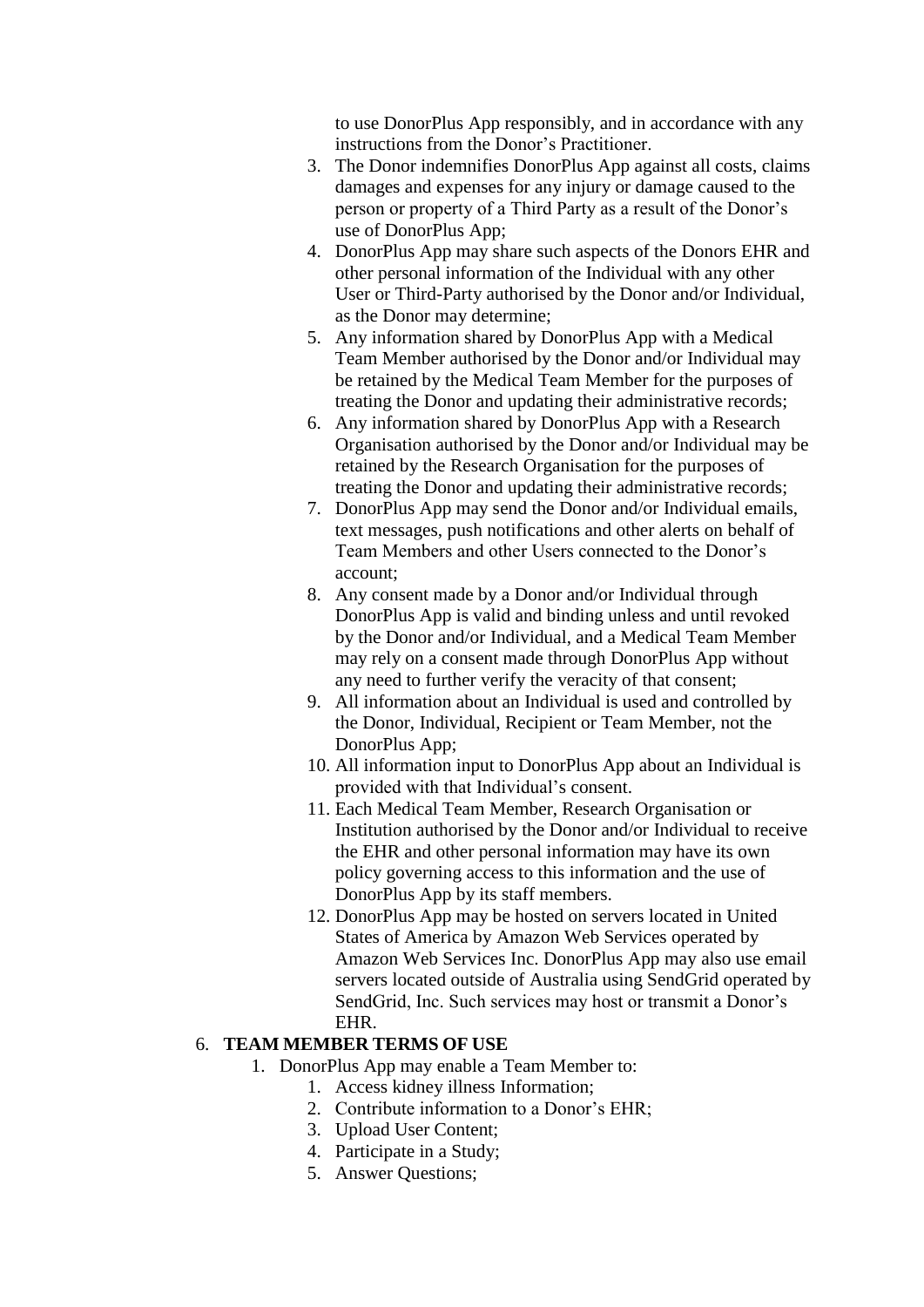- 6. Communicate with other Users and share User Content via DonorPlus App or TPS; and
- 7. Receive notifications and monitor the progress of a Donor;
- 2. The Team Member agrees and warrants that:
	- 1. It shall not disclose any information about a User to any other person or party other than as authorised by the User;
	- 2. It shall ensure all Personal Information it has access to through its use of DonorPlus App is kept and used in accordance with applicable privacy laws in the jurisdiction;
	- 3. It shall only use DonorPlus App for its intended purpose as set out in this Agreement.
	- 4. The Donor may revoke the Team Member's access to DonorPlus App (including any feature or information within it) at any time, at the Donor's discretion.
- 3. Any person who registers a Team Member in DonorPlus App warrants that he or she is the person authorised by the Donor to do so.

### 7. **MEDICAL TEAM MEMBER TERMS OF USE**

- 1. In addition to features available to a Team Member, DonorPlus App may enable a Medical Team Member to:
	- 1. Answer Questions;
	- 2. Provide Medical Advice;
	- 3. Print information stored in DonorPlus App;
	- 4. Receive notifications and monitor the progress of Donors;
	- 5. Authorise Staff Members to access and use DonorPlus App;
	- 6. Communicate with Donors.
- 2. In addition to the warranties provided as a Team Member pursuant to item 2, the Medical Team Member agrees and warrants that:
	- 1. It is solely responsible for ensuring that its use of DonorPlus App and storage of EHRs in DonorPlus App is compliant with the local laws of the Medical Team Member and/or the Medical Team Member's Donors; and
	- 2. The Medical Team Member must ensure that is own privacy policy and other statements about how it handles Donor information are accurate in respect of the Medical Team Member's use of DonorPlus App.
	- 3. To the extent permitted by law the Medical Team Member indemnifies and will hold DonorPlus App harmless against all costs, claims damages and expenses for any:
		- 1. Penalty imposed upon the Medical Team Member;
		- 2. Injury, illness or death caused to a Donor, Individual or Third Party;
		- 3. Damage to the property of any Donor, Individual or Third Party;
		- 4. Claim of infringement of intellectual property rights made by a Third Party;
		- 5. Claim of breach of confidentiality by any Third Party; As a result of the Medical Team Member's use of DonorPlus App.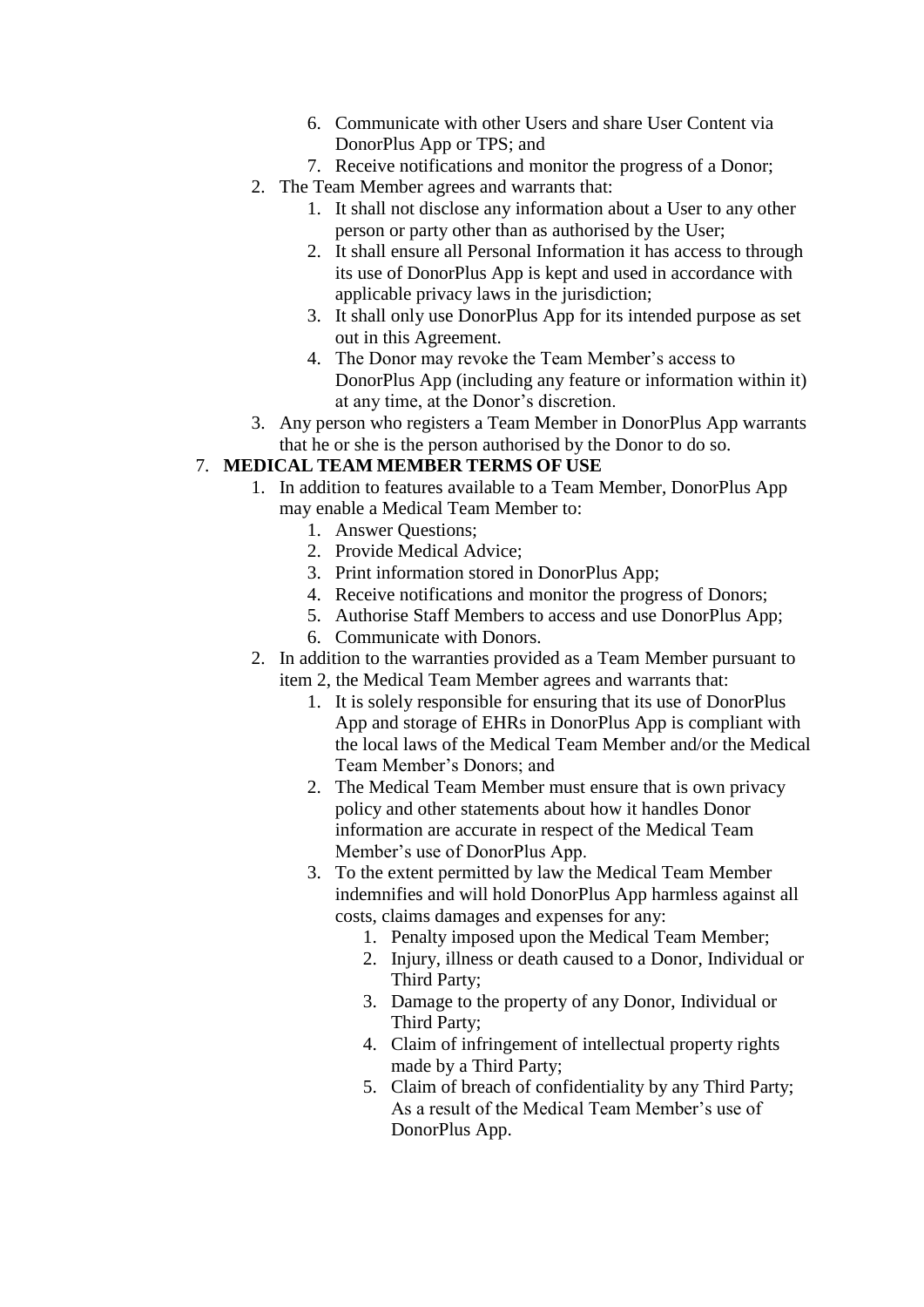- 4. It shall not store or record any Health Information that it can access through DonorPlus App unless it is fully compliant with the Privacy Act;
- 5. It shall not disclose any information, other than to its authorised Staff Members, about an Individual to any other person or party other than as authorised by the Individual or the Donor;
- 6. It shall ensure all personal information it has access to through its use of DonorPlus App is kept and used in accordance with applicable privacy laws in the jurisdiction;
- 7. It shall only use DonorPlus App for its intended purpose as set out in this Agreement; and
- 8. It shall comply with all anti-SPAM legislation in its jurisdiction.
- 3. Any person who registers a Medical Team Member in DonorPlus App warrants that he or she is an authorised representative of that Medical Team Member, with the requisite authority to bind the Medical Team Member to this Agreement.

# 8. **STAFF MEMBER TERMS OF USE**

- 1. Staff Members agree to use DonorPlus App in accordance with the rights and obligations of the Medical Team Member that authorises their access, except a Staff Member may not use DonorPlus App to:
	- 1. Answer Questions; or
	- 2. Provide Medical Advice.

### 9. **INDIVIDUAL TERMS OF USE**

- 1. DonorPlus App can enable an Individual to access information uploaded by:
	- 1. The Individual;
	- 2. The Individual's Recipient; or
	- 3. The Individual's Medical Team Member.
- 2. If an Individual is a under the age of 18 he or she must obtain consent from their parent before using DonorPlus App.

### 10. **FEES**

- 1. DonorPlus App shall generally be free to use. However the Company may charge Fees (if any) as advertised for the use of certain accounts or features of DonorPlus App, and the terms of those Fees are set out in the General Conditions.
- 2. Where a Fee is paid for a particular term of access to DonorPlus App, the User shall not be entitled to a pro-rata refund of any Fees if it elects to stop using DonorPlus App within that term.

# 11. **ELECTRONIC TRANSACTIONS**

- 1. The User agrees that when it provides any consent, authority or agreement through DonorPlus App it does so as an electronic transaction and warrants that such transaction shall be binding on the party.
- 2. The User agrees that any request for a consent, authority or agreement it sends to other Users through DonorPlus App as an electronic transaction shall be sent directly from its email address.

# 12. **VERIFICATION**

1. The User is solely responsible for verifying the identity of a signatory to any electronic transaction it is a party to.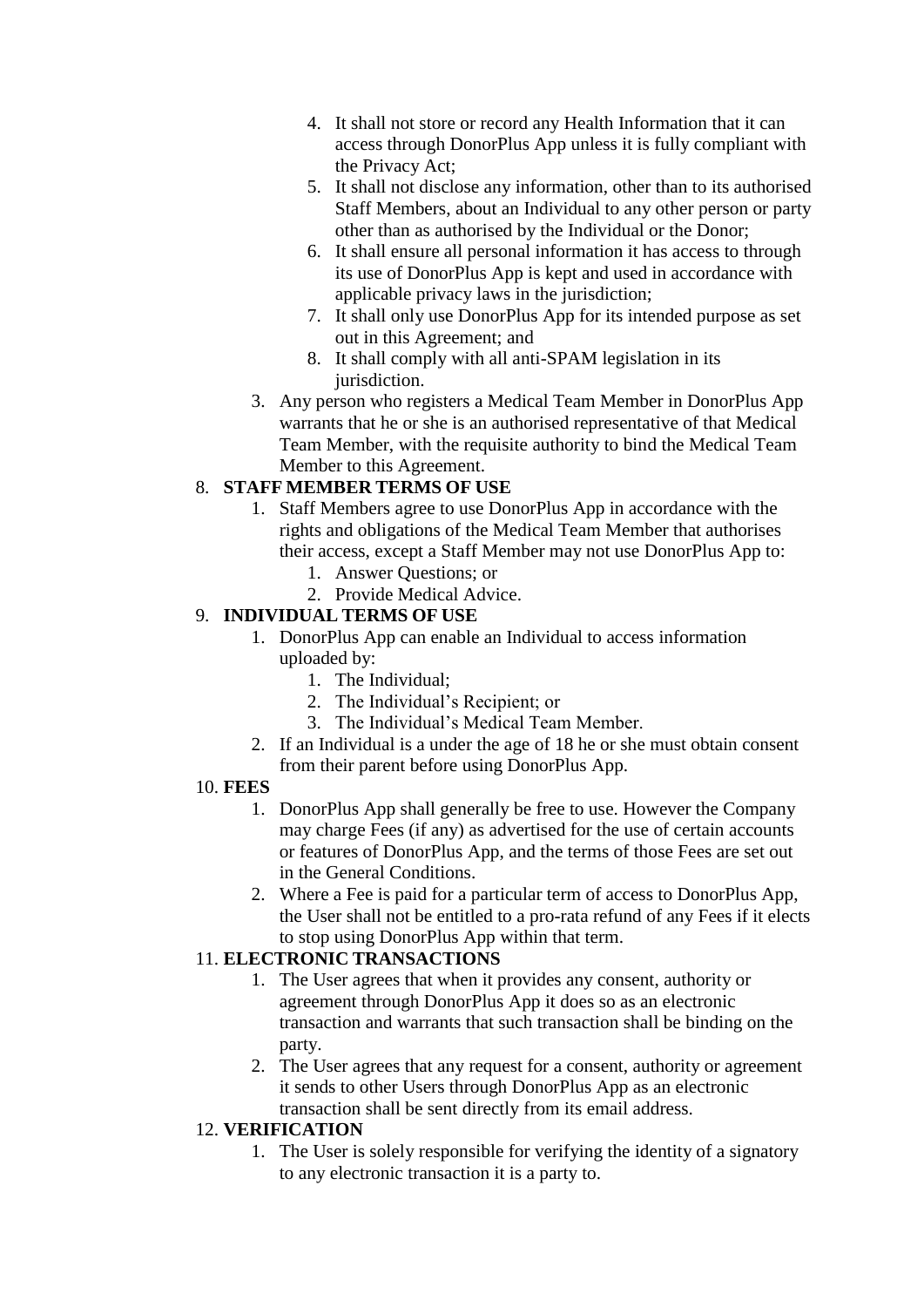2. The Company does not guarantee the validity of any electronic transaction.

# 13. **ACCOUNT ACCESS USING THIRD-PARTY SERVICES**

### 1. **Registration & Login.**

- 1. A User may be able to register as a User, and access DonorPlus App, by using their account with certain third party services (**TPS**) (e.g, Facebook, Twitter etc.);
- 2. As part of the functionality of DonorPlus App the User may connect their profile with a TPS by:
	- 1. Providing their TPS login information to the Company through DonorPlus App; or
	- 2. Allowing the Company to access their TPS in accordance with its terms & conditions of service; and
- 3. When connecting to DonorPlus App using a TPS the User warrants that they are not in breach any of the TPS' terms & conditions of service.

# 2. **Ongoing Availability.**

- 1. The User agrees that User access to DonorPlus App may be unavailable if the TPS becomes unavailable, and that the User may lose functionality or content that is shared between the TPS and DonorPlus App;
- 2. The User may disconnect the connection between DonorPlus App and the TPS at any time.
- 3. The Company has no relationship with any TPS and cannot guarantee the efficacy of any TPS connection.
- 3. **Data from TPS.** Where a User connects and or registers their profile using a TPS, the User authorises the Company to use data from that TPS to create the User's profile within DonorPlus App.
- 14. **TERM & LIMITATIONS** The User's license to access DonorPlus App shall be ongoing until terminated by The Company in accordance with this Agreement.
	- 1. **Limitations on Use.** The Company may limit or restrict access to DonorPlus App from time-to-time as it sees fit, including (but not limited to):
		- 1. The Company may restrict access only to reputable and/or registered Medical Team Members; and
		- 2. The Company may restrict access to DonorPlus App to certain jurisdictions where it is able to offer DonorPlus App.

# 15. **REGISTRATION**

- 1. The User must register an account in DonorPlus App to use DonorPlus App.
- 2. The Company may set any registration requirements in its absolute discretion.

# 16. **CONFIDENTIAL INFORMATION**

- 1. The Company will keep confidential all information that it becomes aware of regarding the User's:
	- 1. Health Information;
	- 2. Personal information;
	- 3. Business, employees and contractors;

# 17. **TERMINATION**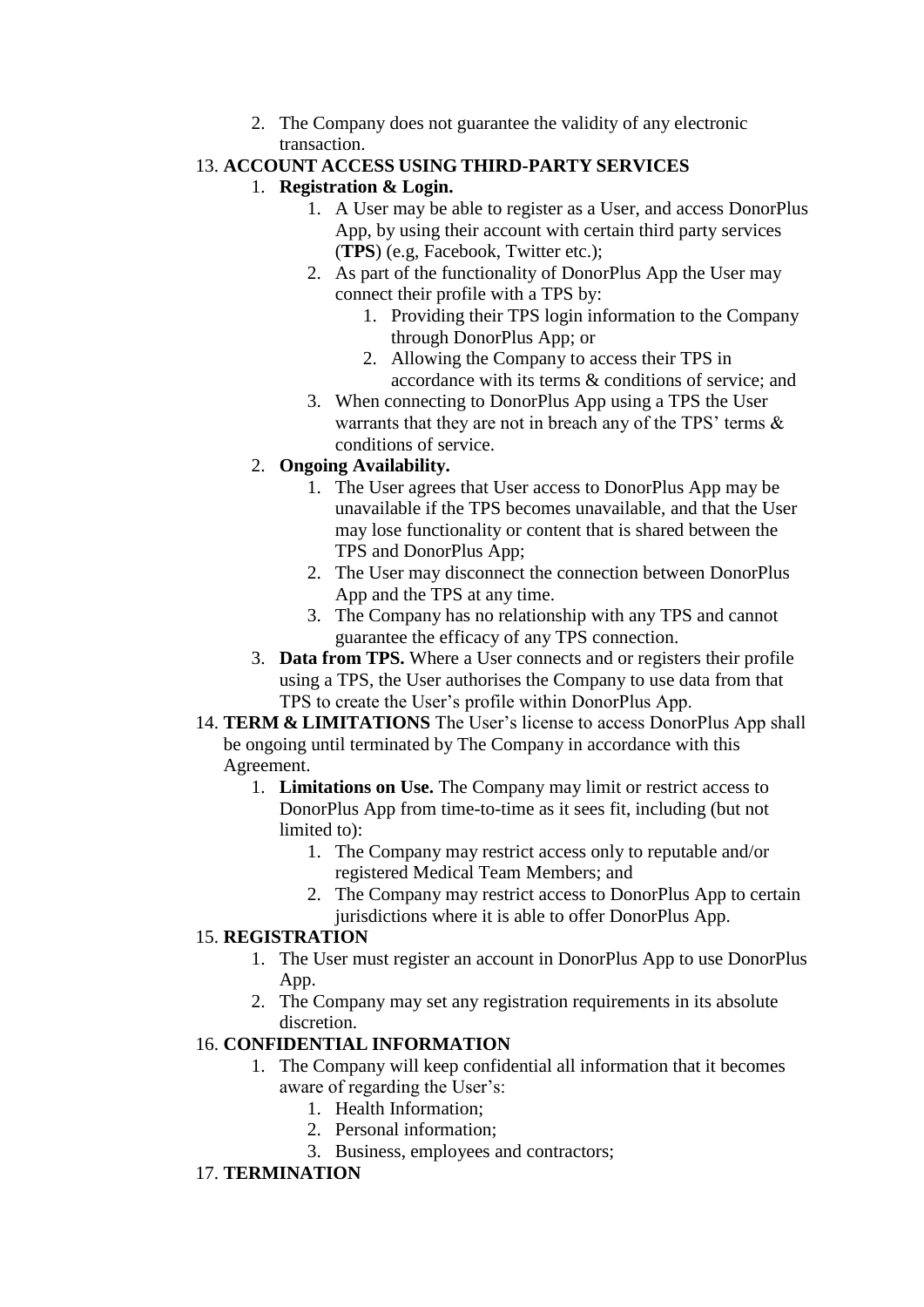- 1. This Agreement may be terminated at any time by:
	- 1. Written notice of one party to the other; or
	- 2. By cancelling or otherwise terminating your account through DonorPlus App.
- 2. Deleting DonorPlus App does not constitute termination of this Agreement, although the Company may terminate this Agreement in the event it determines in its reasonable discretion that DonorPlus App has been deleted and the User's intention is to cancel or terminate their account and this Agreement.
- 3. The User agrees and accepts that deletion of DonorPlus App may result in loss of data for which the Company is in no way liable.

### 18. **DISCLAIMER – THIRD PARTY INFORMATION & SERVICES**

- 1. The User acknowledges that DonorPlus App:
	- 1. Is dependent on third-party services, including but not limited to:
		- 1. Telecommunications services;
		- 2. Hosting services;
		- 3. Email services;
		- 4. Analytics services; and
		- 5. Banks, credit card providers, BPAY.
	- 2. Provides links to third party websites containing (without limitation) health information.
- 2. The User agrees that the Company shall not be responsible or liable in any way for:
	- 1. Interruptions to the availability of DonorPlus App due to thirdparty services; or
	- 2. Information contained on any linked third party website.
- 19. **GENERAL**
	- 1. **Governing Law.** Victoria, Australia
	- 2. **Reference City.**

### 1. **GENERAL CONDITIONS**

### 1. **BACKGROUND**

- 1. The User wishes to access DonorPlus App provided by The Company.
- 2. The terms and conditions in this Agreement govern the provision of DonorPlus App to the User by the Company.

### 2. **INTERPRETATION**

- 1. The following definitions apply in this document:
	- 1. **ABN** means Australian Business Number.
		- 2. **ACN** means Australian Company Number.
		- 3. **Business Day** means a day (other than a Saturday, Sunday or public holiday) on which banks are open for general banking business in the Reference City set out in item S of the Important Terms.
		- 4. **Confidential Information** means all information (whether or not it is described as confidential) in any form or medium concerning any past, present or future business, operations or affairs of either party, including, without limitation:
			- 1. All technical or non-technical data, formulae, patterns, programs, devices, methods, techniques, plans, drawings, models and processes, source and object code, software and computer records;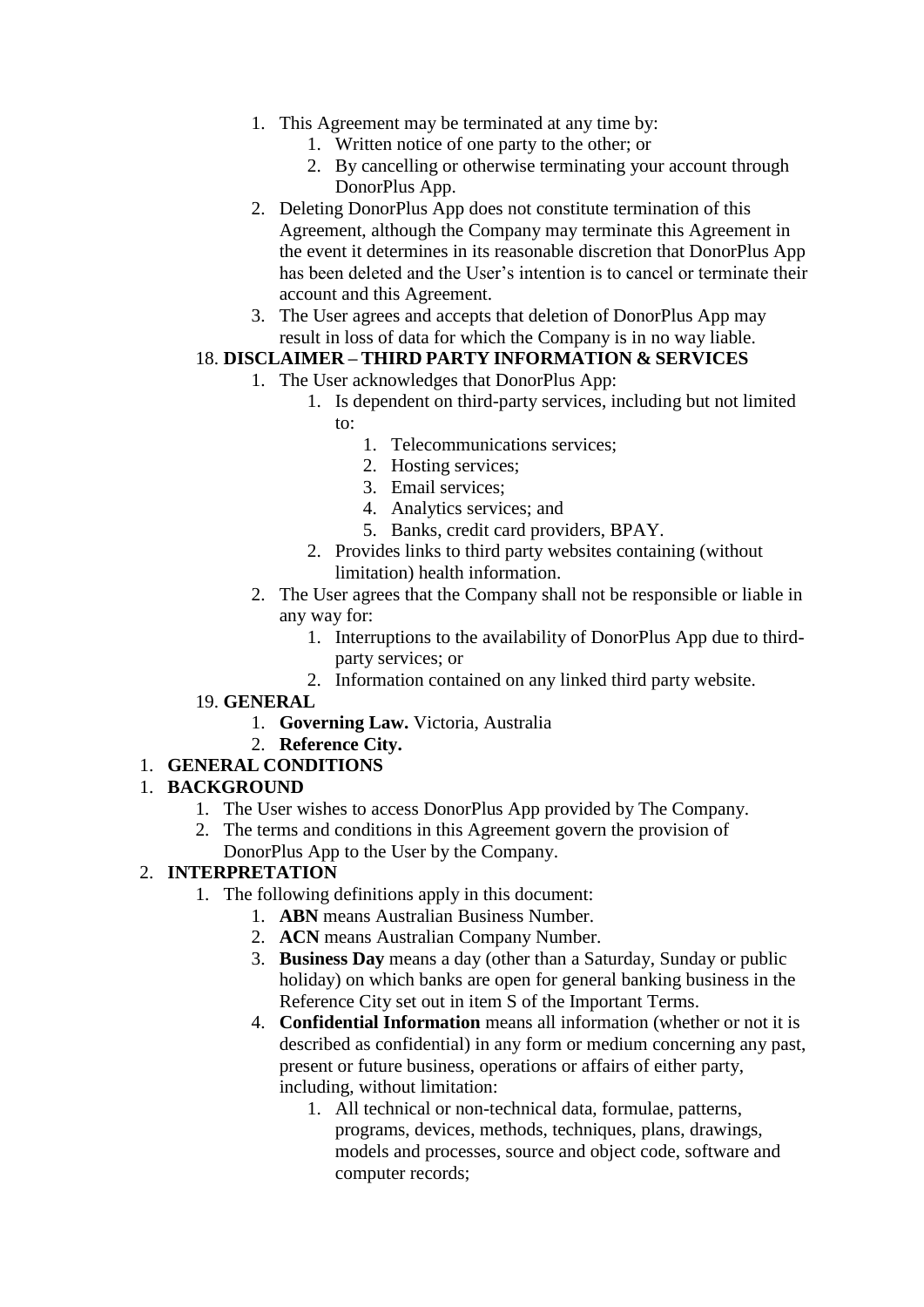- 2. All business and marketing plans and projections, details of agreements and arrangements with third parties, and customer and supplier information and lists;
- 3. All financial information, pricing schedules and structures, product margins, remuneration details and investment outlays;
- 4. All information concerning any employee, customer, contractor, supplier or agent of the relevant party;
- 5. The party's policies and procedures; and
- 6. All information contained in this document, But excludes information that the other party can establish:
- 7. Is known by or is in the other party's possession or control other than through a breach of this document and is not subject to any obligation of confidence; or
- 8. Is in the public domain other than by a breach of this document or any obligations of confidence.
- 5. **Corporations Act** means the *Corporations Act* 2001 (Cth).
- 6. **Fees** mean the fees and charges as set out in the Important Terms.
- 7. **General Conditions** means the terms and conditions set out in the section of this Agreement entitled "General Conditions".
- 8. **GST** has the meaning given by the *A New Tax System (Goods and Services Tax) Act* 1999 (Cth).
- 9. **Intellectual Property** means all copyright, patents, inventions, trade secrets, know-how, product formulations, designs, circuit layouts, databases, registered or unregistered trademarks, brand names, business names, domain names and other forms of intellectual property;
- 10. **Intellectual Property Rights** means, for the duration of the rights in any part of the world, any Moral Rights, industrial or intellectual property rights, whether registrable or not, including in respect of Intellectual Property, applications for the registration of any Intellectual Property and any improvements, enhancements or modifications to any Intellectual Property registrations.
- 11. **Health Information** has the meaning given to it in the Privacy Act.
- 12. **Moral Rights** means:
	- 1. Moral rights pursuant to the *Copyright Act* 1968 (Cth);
	- 2. Or any rights analogous to the rights set out in Article 6bis of the *Berne Convention for Protection of Literary and Artistic Works* 1886 (as amended from time to time).
- 13. **Important Terms** means this Agreement's details and variables set out in the section of this Agreement entitled "Important Terms".
- 14. **Pricing** means the pricing as notified to the User in writing by the Company from time-to-time.
- 15. **Privacy Act** means the *Privacy Act* 1989 (Cth).
- 16. **Solution** means the DonorPlus App solution described in the Important Terms.
- 17. **Special Conditions** means the terms and conditions set out in the section of this agreement entitled "Special Conditions".
- 18. **Tax Invoice** has the meaning given by the *A New Tax System (Goods and Services Tax) Act* 1999 (Cth).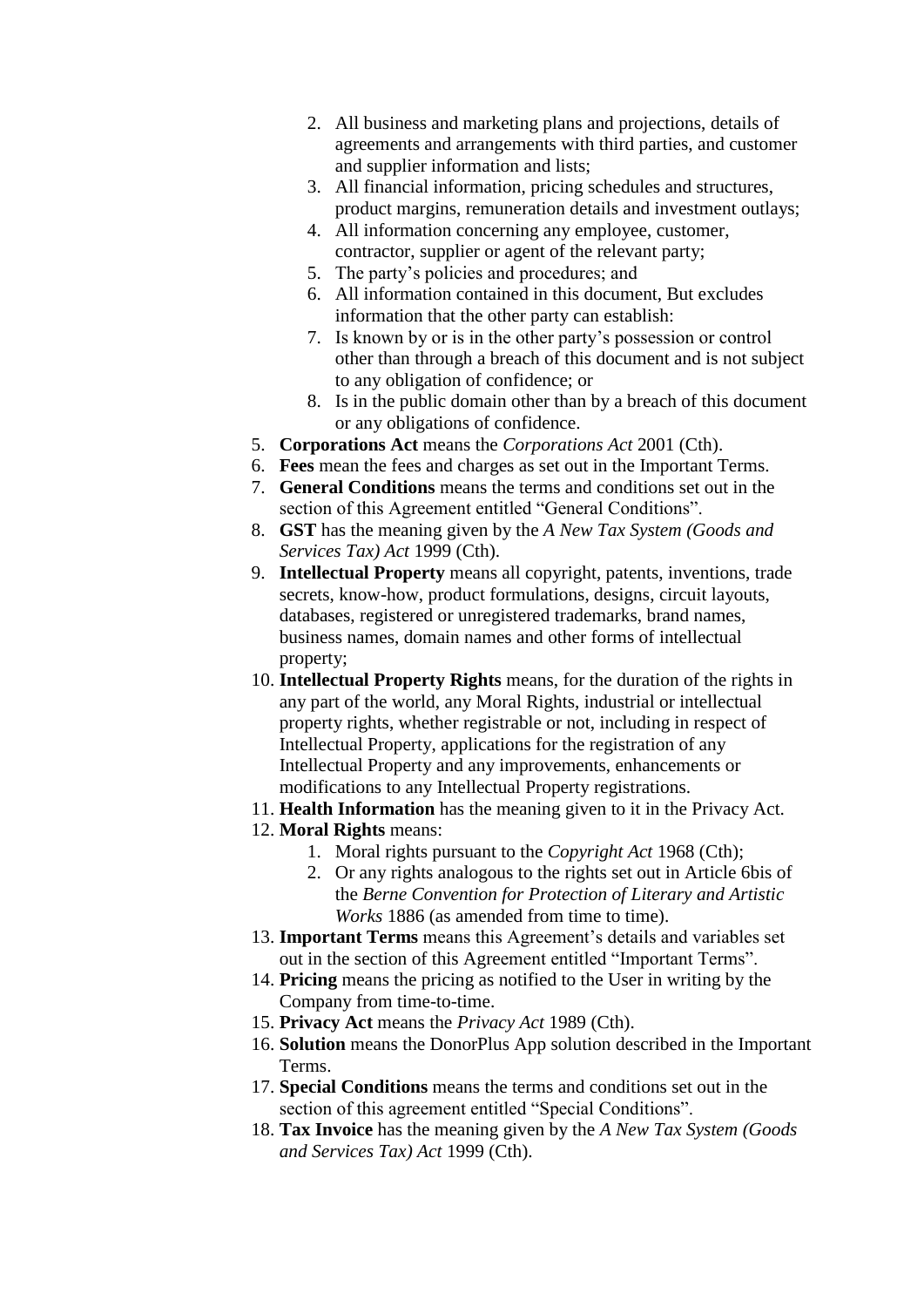- 2. Headings are only for convenience and do not affect interpretation. The following rules apply unless the context requires otherwise:
	- 1. The singular includes the plural and the opposite also applies.
	- 2. If a word or phrase is defined, any other grammatical form of that word or phrase has a corresponding meaning.
	- 3. A reference to a clause refers to clauses in this Agreement.
	- 4. A reference to legislation is to that legislation as amended, re-enacted or replaced, and includes any subordinate legislation issued under it.
	- 5. Mentioning anything after *includes*, *including*, or similar expressions, does not limit anything else that might be included.
	- 6. A reference to a *party* to this Agreement or another agreement or document includes that party's successors and permitted substitutes and assigns (and, where applicable, the party's legal personal representatives).
	- 7. A reference to a *person*, *corporation*, *trust*, *partnership*, *unincorporated body* or other entity includes any of them.
	- 8. A reference to *information* is to information of any kind in any form or medium, whether formal or informal, written or unwritten, for example, computer software or programs, concepts, data, drawings, ideas, knowledge, procedures, source codes or object codes, technology or trade secrets.

# 3. **APPLICATION OF THIS AGREEMENT**

- 1. This Agreement applies to use of and access to DonorPlus App.
- 2. Where the User does not accept the terms and conditions of this Agreement, the User must immediately cease using DonorPlus App.
- 3. This Agreement may be updated by the Company at its absolute discretion from time-to-time, and unless stated otherwise by the Company in writing, such updates shall come into effect for use of DonorPlus App at the User's next login after the User receives written notice of the update(s).

# 4. **THE DONORPLUS APP PRODUCT**

- 1. DonorPlus App is the product described in the Important Terms.
- 2. DonorPlus App is only accessible to the User for the term set out in the Important Terms.
- 3. The User agrees and accepts that DonorPlus App is:
	- 1. Hosted by the Company and shall only be installed, accessed and maintained by the Company, accessed using the internet or other connection to the Company servers and is not available 'locally' from the User's systems; and
	- 2. Managed and supported exclusively by the Company from the Company servers and that no 'back-end' access to DonorPlus App is available to the User unless expressly agreed in writing.
- 4. As a hosted and managed service, the Company reserves the right to upgrade, maintain, tune, backup, amend, add or remove features and redesign, improve or otherwise alter DonorPlus App.
- 5. The Company shall not exercise its rights under clause 4 in a manner that would intentionally cause the User to lose access to User Content or fundamentally decrease the utility of DonorPlus App to the User, other than in accordance with the terms of this Agreement.
- 5. **LICENSE**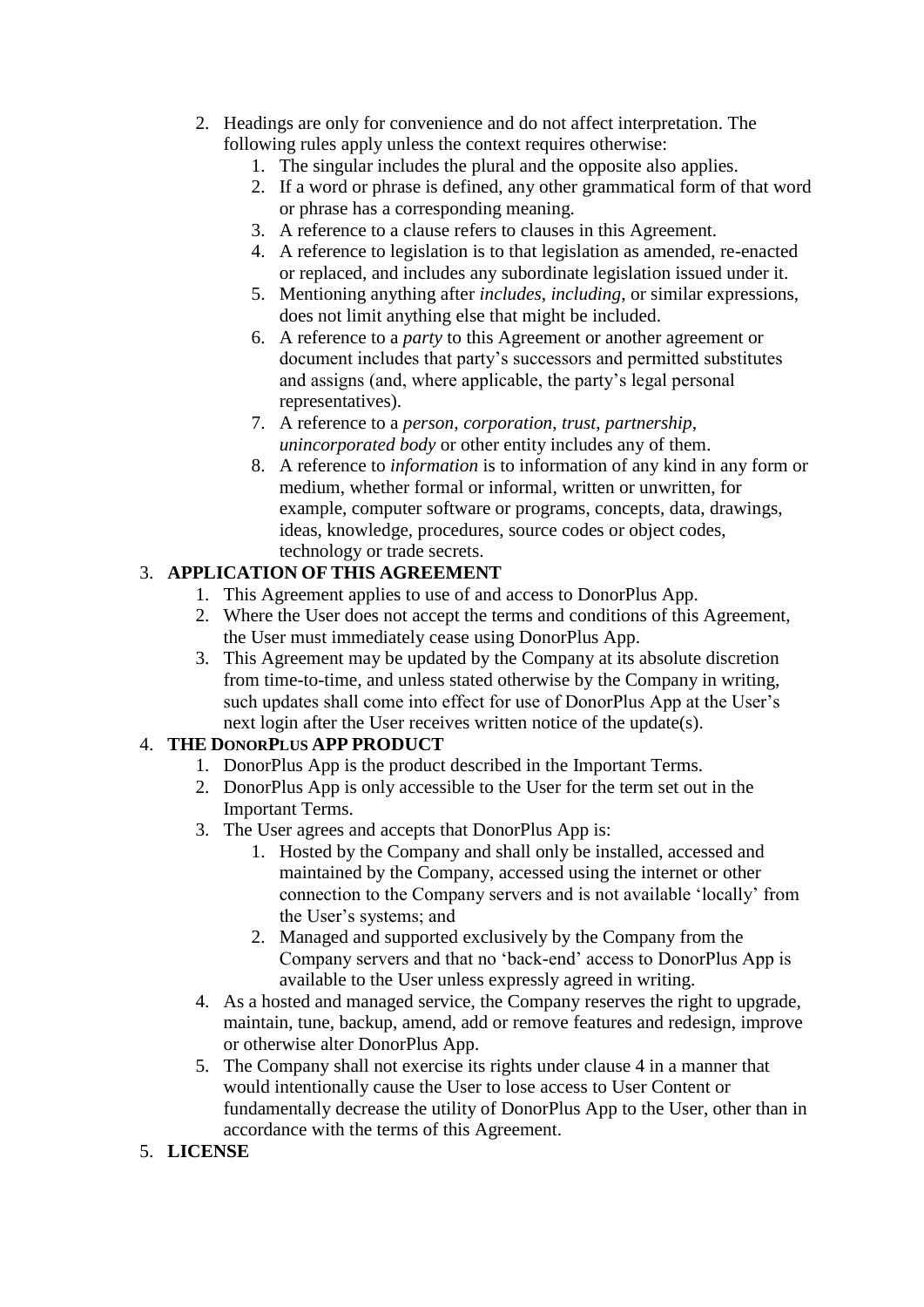- 1. By accepting the terms and conditions of this Agreement, the User is granted a limited, non-exclusive and revocable license to access and use DonorPlus App for the duration of this Agreement, in accordance with the terms and conditions of this Agreement.
- 2. The Company may issue the license to the User on the further terms or limitations (including the number of users or volume of use or transactions) as it sees fit.
- 3. The Company may revoke or suspend the User's license(s) in its absolute discretion for any reason that it sees fit, including for breach of the terms and conditions in this Agreement by the User or any of its users. The Company will ordinarily advise the User of any suspension or revocation however it is under no obligation to do so.

### 6. **USE**

1. The User agrees that it shall only use DonorPlus App for legal purposes and shall not use it to engage any conduct that is unlawful, immoral, threatening, abusive or in a way that is deemed unreasonable by the Company in its discretion.

# 7. **AUTHORISED USERS**

- 1. The User shall authorise users to access DonorPlus App in its absolute discretion. The Company accepts no liability for access to User Content by users authorised by the User or using login details of users authorised by the User.
- 2. The User is solely responsible for the security of its username and password for access to DonorPlus App.
- 3. The User shall notify the Company as soon as it becomes aware of any unauthorised access of its DonorPlus App account.

# 8. **CUSTOMER DATA**

- 1. The Company obtains no right, title or interest in User Content including any Intellectual Property found within it. The Company accepts no liability for the content of User Content.
- 2. The User is responsible for the accuracy, quality and legality of User Content and the User's acquisition of it, and the users that create, access and/or use User Content.
- 3. Despite clause 1 the Company shall be authorised to permanently delete User Content where outstanding Fees remain unpaid in accordance with clauses 10 and 11.
- 4. The Company shall not access, use, modify or otherwise deal with User Content except where required by compulsion of law or upon the User's authority (such as to provide support for DonorPlus App).

# 9. **PRIVACY**

- 1. The Company maintains the Privacy Policy in compliance with the provisions of the Privacy Act for data that it collects about the User and other customers.
- 2. The Privacy Policy does not apply to how a Medical Team Member handles personal information. It is the Medical Team Member responsibility to meet the obligations of the Privacy Act by implementing a privacy policy in accordance with law.
- 3. The Company makes no warranty as to the suitability of DonorPlus App in regards to the Medical Team Member privacy obligations at law or contract, and it is the Medical Team Member's responsibility to determine whether DonorPlus App is appropriate for the Medical Team Member's circumstances.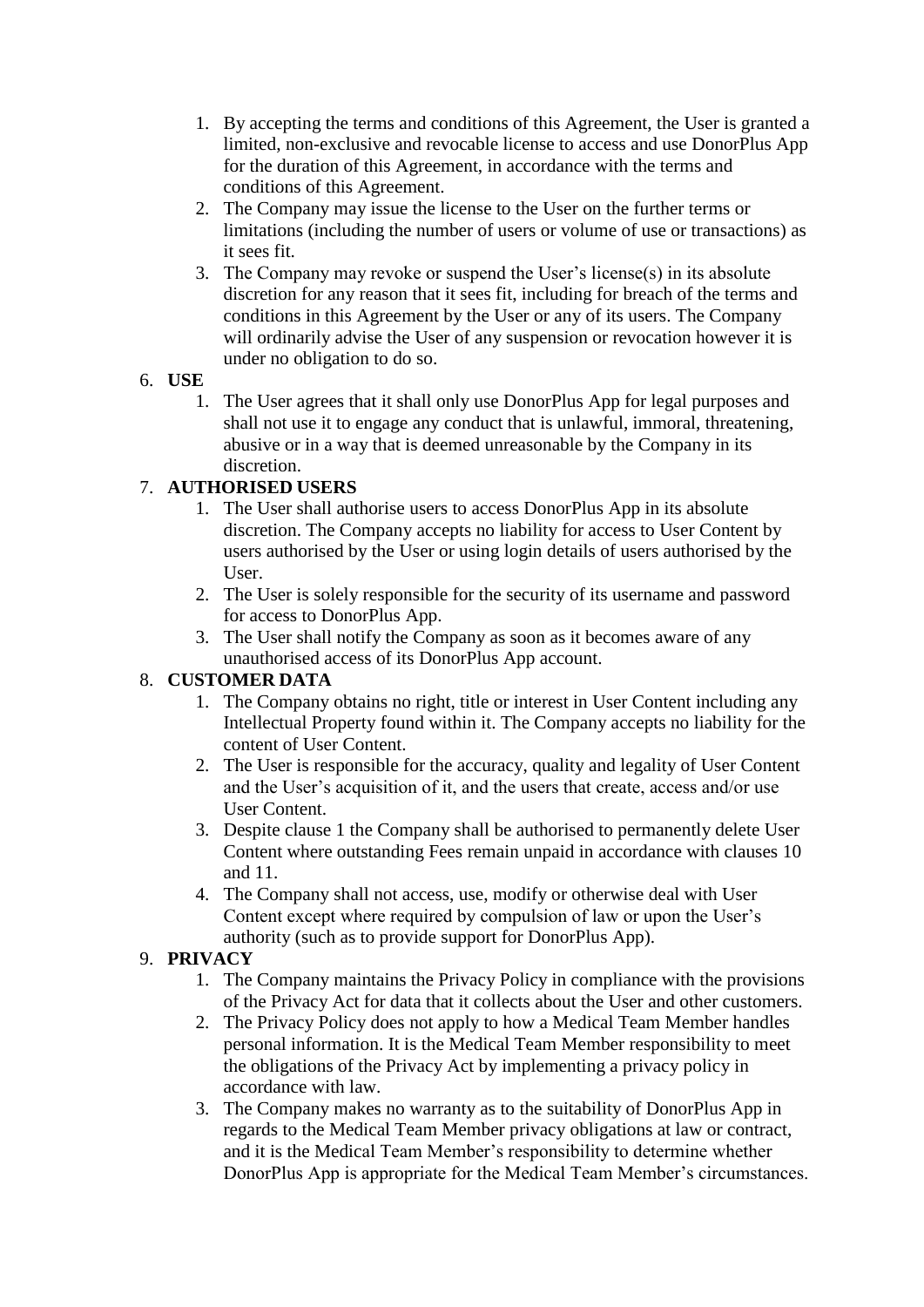4. The DonorPlus App website may use cookies (a small tracking code in your browser) to improve a User's experience while browsing, while also sending browsing information back to the Company. The User may manage how it handles cookies in its own browser settings.

### 10. **FEES**

- 1. The User agrees to pay all Fees as and when they fall due and to the extent permissible by law. Fees are non-cancellable and/or non-refundable once ordered or paid.
- 2. The Company may introduce new services with corresponding Fees by giving the User written notice of their availability and applicability.
- 3. The Company shall notify the User of any changes to existing Fees no less than 14 days before the end of the term of the User' licence.
- 4. The Company may revoke or suspend the User's license to access DonorPlus App for unpaid Fees without liability.
- 5. Where the Company:
	- 1. Is required to perform any services for the User outside of what is set out in this Agreement or otherwise in writing; and
	- 2. Is subject to delays caused by changes or complexities outside of its control (and not caused by its breach of this Agreement); then The User agrees that the Company shall be entitled to charge the User an additional amount that is reasonable for the service performed.
- 6. All transactions are processed in Australian dollars and conversion rates may apply for foreign currencies.
- 7. GST is applicable to any Fees charged by the Company to Users within Australia. Unless expressed otherwise, all Fees shall be deemed exclusive of GST. The Company will provide the User with a Tax Invoice for its payment.
- 8. No refunds of Fees are offered other than as specified in this Agreement or as required by law.

# 11. **INVOICING & PAYMENTS**

- 1. The Company shall issue the User a Tax Invoice for all Fees for which GST applies.
- 2. The terms of payment set out in the Fees shall apply.
- 3. Should the User dispute a Tax Invoice, the User must notify the Company of the disputed item within 5 Business Days of the date of the Tax Invoice. The User must pay the amount of the Tax Invoice not in dispute within the prescribed payment period.
- 4. Overdue Tax Invoices shall accrue interest at the rate of 1.5% per month, or in default, the maximum rate of penalty interest prescribed under law.
- 5. The User authorises the Company to use the User's information for the purposes of obtaining a credit assessment or to otherwise make investigations as to the User's payment history.

# 12. **DATA**

- 1. The Company takes the security of DonorPlus App and the privacy of its users very seriously. The User agrees that the User shall not do anything to prejudice the security or privacy of the Company's systems or the information on them.
- 2. The Company shall do all things reasonable to ensure that the transmission of data occurs according to accepted industry standards. It is up to the User to ensure that any transmission standards meet the User's operating and legal requirements.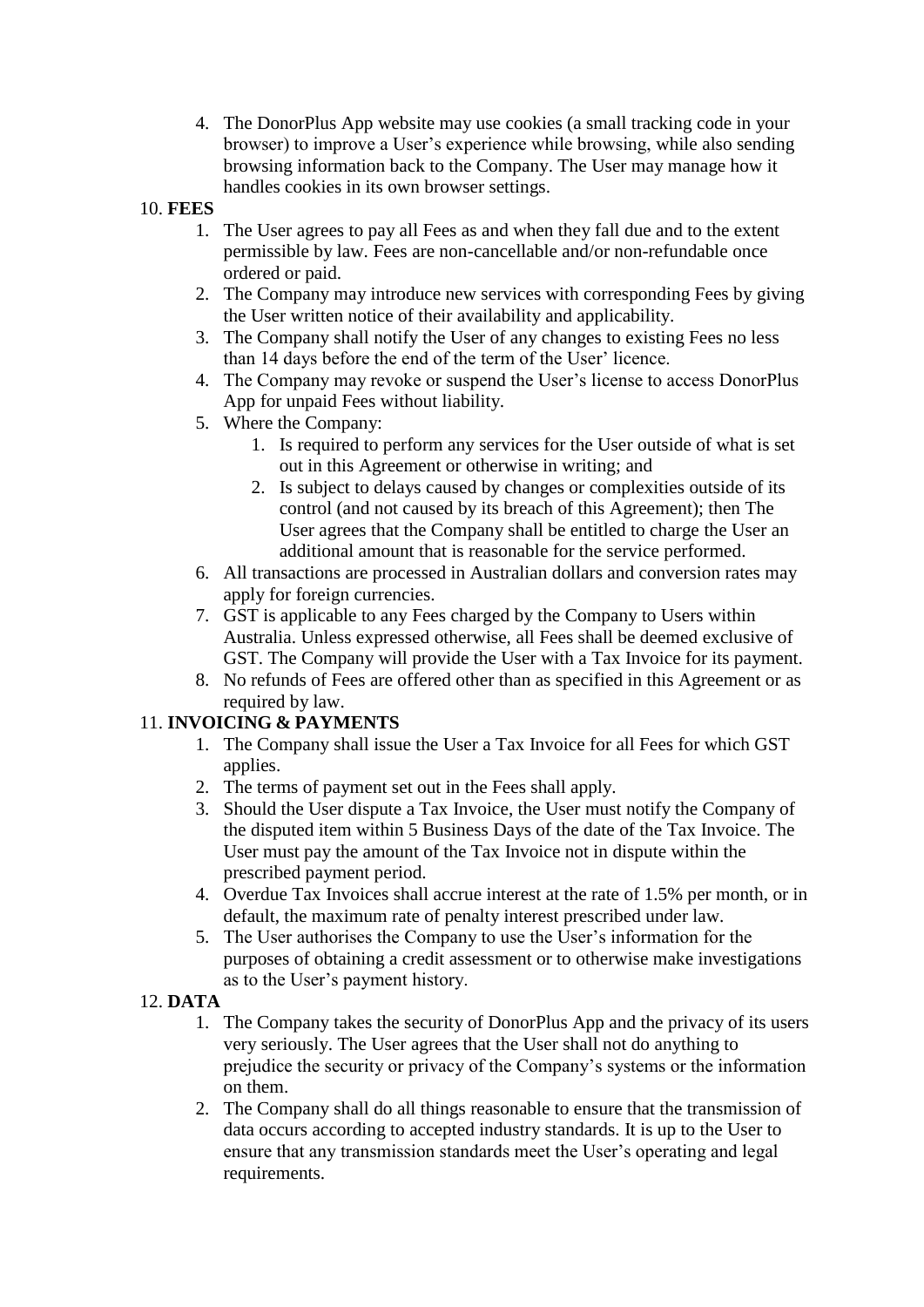- 3. The Company may limit the amount of data that the User stores in DonorPlus App, and shall advise the User of such. Data that is stored with DonorPlus App shall be stored according to accepted industry standards.
- 4. The Company shall perform backups of DonorPlus App in as reasonable manner at such times and intervals as are reasonable for its business purposes. The Company does not warrant that it is able to backup or recover specific User Content from any period of time unless so stated in writing by the Company.

# 13. **ACCESS**

- 1. By accepting the terms of this Agreement the User agrees that the Company shall provide access to DonorPlus App to the best of its abilities, however:
	- 1. Access to DonorPlus App may be prevented by issues outside of its control; and
	- 2. It accepts no responsibility for ongoing access to DonorPlus App.
- 2. Users may prepare for unscheduled unavailability of DonorPlus App by:
	- 1. Keeping their DonorPlus App mobile app up to date, which will store local copies of the data; and
	- 2. Printing hard copies of reports.

# 14. **INTELLECTUAL PROPERTY**

- 1. The Company has moral & registered rights in its trade marks and the User shall not copy, alter, use or otherwise deal in the marks without the prior written consent of the Company.
- 2. **Proprietary Information.** The Company may use software and other proprietary systems and Intellectual Property for which the Company has appropriate authority to use, and the User agrees that such is protected by copyright, trademarks, patents, proprietary rights and other laws, both domestically and internationally. The User warrants that it shall not infringe on any third-party rights through the use of DonorPlus App.
- 3. **The DonorPlus App Application.** The User agrees and accepts that DonorPlus App is the Intellectual Property of the Company and the User further warrants that by using DonorPlus App the User will not:
	- 1. Copy DonorPlus App or the services that it provides for the User's own commercial purposes; and
	- 2. Directly or indirectly copy, recreate, decompile, reverse engineer or otherwise obtain, modify or use any source or object code, architecture, algorithms contained in DonorPlus App or any documentation associated with it.
- 4. All content (with the exception of User Content) remains the Intellectual Property of the Company, including (without limitation) any source code, analytics, insights, ideas, Exercises, enhancements, feature requests, suggestions or other information provided by the User or any other party with respect to DonorPlus App.

# 15. **CONFIDENTIALITY**

- 1. The information and classes of information set out in the Important Terms are Confidential Information for the purposes of this Agreement. In default, information relating to the business operations, personal information and other information that should be confidential is Confidential Information.
- 2. Each party acknowledges and agrees that:
	- 1. The Confidential Information is secret, confidential and valuable to the disclosing party (**Discloser**);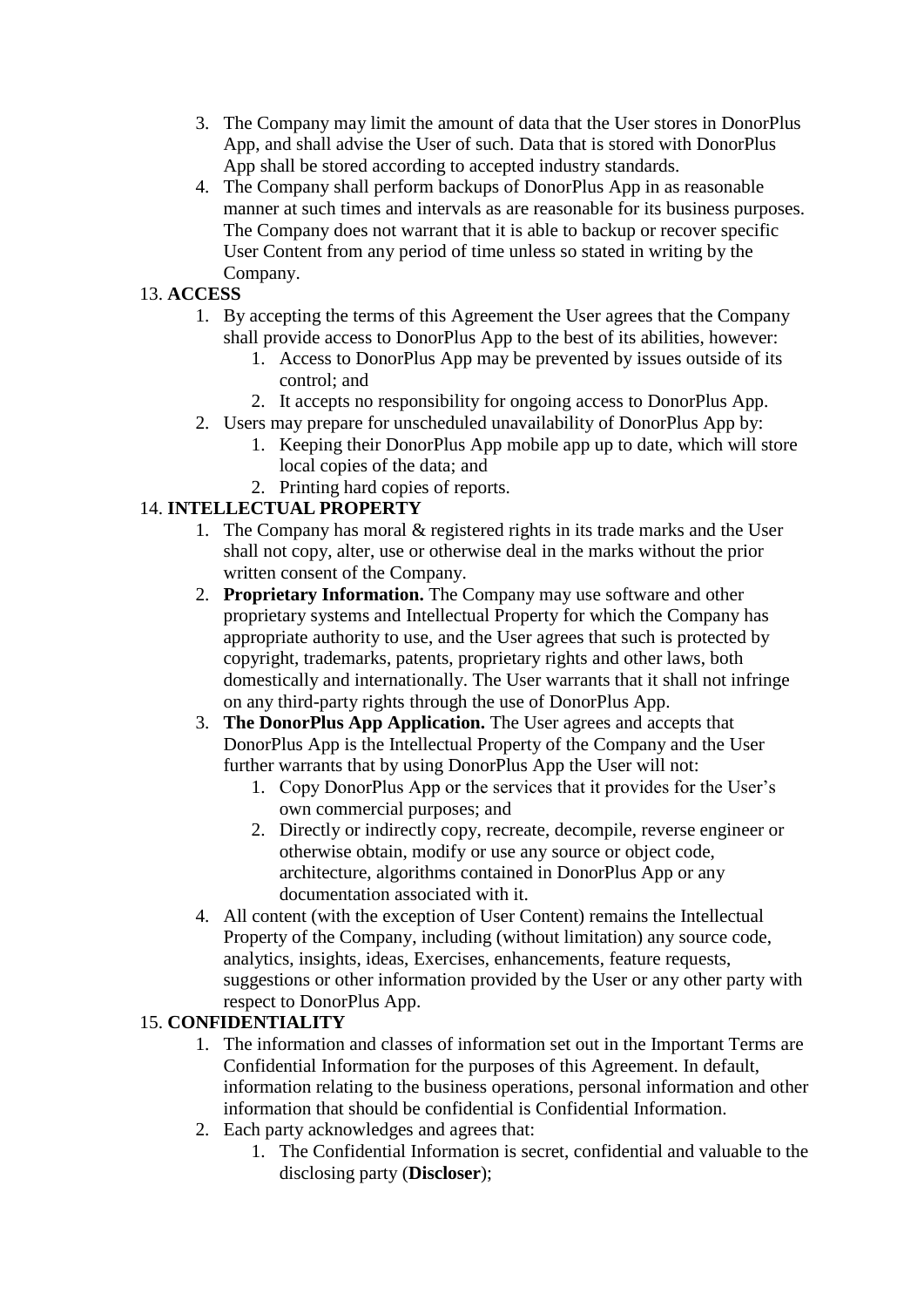- 2. It owes an obligation of confidence to the Discloser concerning the Confidential Information;
- 3. It must not disclose the Confidential Information to a third party except as permitted in this Agreement;
- 4. All Intellectual Property rights remain vested in the Discloser but disclosure of Confidential Information does not in any way transfer or assign any rights or interests in the Intellectual Property to the receiving party; and
- 5. Any breach or threatened breach by the receiving party of an obligation under this Agreement may cause the Discloser immediate and irreparable harm for which damages alone may not be an adequate remedy. Consequently the Discloser has the right, in addition to other remedies available at law or in equity, to seek injunctive relief against the receiving party (and its agents, assigns, employees, officers and directors, personally) or to compel specific performance of this clause.
- 3. A party must notify the Discloser in writing, giving full details known to it immediately, when it becomes aware of:
	- 1. Any actual, suspected, likely or threatened breach by it of clause 1;
	- 2. Any actual, suspected, likely or threatened breach by any person of any obligation in relation to the Confidential Information; or
	- 3. Any actual, suspected, likely or threatened theft, loss, damage, or unauthorised access, use or disclosure of or to any Confidential Information.
- 4. The receiving party must promptly take all steps that the Discloser may reasonably require and must co-operate with any investigation, litigation or other action of the Discloser or of a related body corporate if there is:
	- 1. Any actual, suspected, likely or threatened breach of a term of this Agreement; or
	- 2. Any theft, loss, damage or unauthorised access, use or disclosure of or to any Confidential Information that is or was in its possession or control.

# 16. **LIABILITY & INDEMNITY**

- 1. The User agrees that it uses DonorPlus App at its own risk.
- 2. The User acknowledges that DonorPlus App does not provide Medical Advice, nor does it hold itself out to provide Medical Advice.
- 3. The User agrees that it has had reasonable opportunity to obtain legal advice on this Agreement.
- 4. The User acknowledges that the Company is not responsible for the conduct or activities of any user and that the Company is not liable for such under any circumstances.
- 5. The User agrees to indemnify the Company for any loss, damage, cost or expense that the Company may suffer or incur as a result of or in connection with the User's use of or conduct in connection with DonorPlus App, including any breach by the User of these Terms.
- 6. In no circumstances will the Company be liable for any direct, incidental, consequential or indirect damages, illness, injury, death, loss or corruption of data, loss of profits, goodwill, bargain or opportunity, loss of anticipated savings or any other similar or analogous loss resulting from the User's access to, or use of, or inability to use DonorPlus App or any content, whether based on warranty, contract, tort, negligence, in equity or any other legal theory, and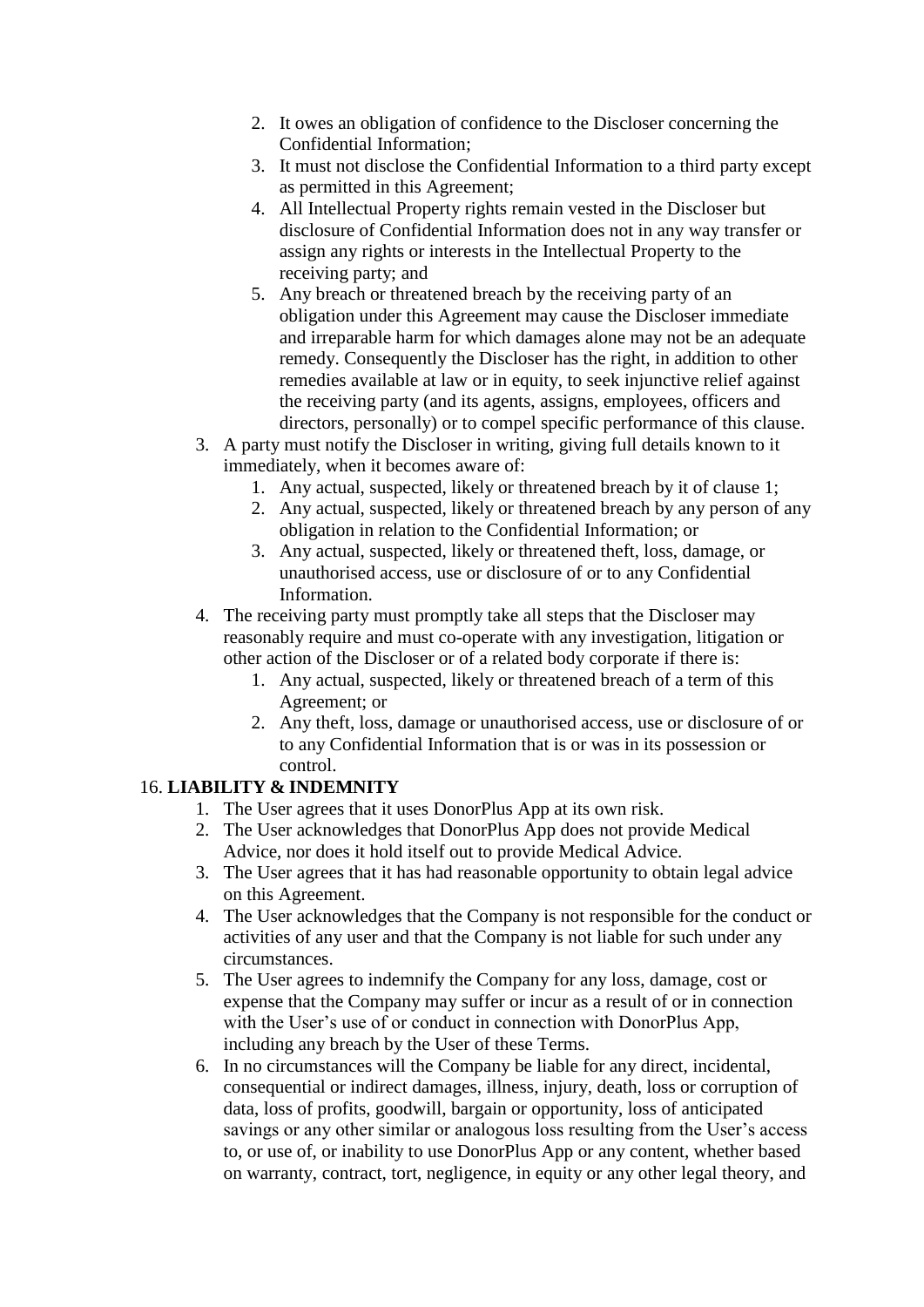whether or not the Company knew or should have known of the possibility of such injury, illness, death, damage, or business interruption of any type, whether in tort, contract or otherwise.

- 7. Certain rights and remedies may be available under the *Competition and Consumer Act 2010* (Cth) or similar legislation of other States or Territories and may not be permitted to be excluded, restricted or modified. Apart from those that cannot be excluded, the Company and the Company's related entities exclude all conditions and warranties that may be implied by law. To the extent permitted by law, the Company's liability for breach of any implied warranty or condition that cannot be excluded is restricted, at the Company's option to:
	- 1. The re-supply of services or payment of the cost of re-supply of services; or
	- 2. The replacement or repair of goods or payment of the cost of replacement or repair.

### 17. **TERMINATION**

- 1. Expiry or termination of this Agreement is without prejudice to and does not affect the accrued rights or remedies of any of the parties arising in any way out of this Agreement up to the date of expiry or termination.
- 2. The rights and obligations under the relevant provisions of clauses 7, 8, 9, 10, 11, 14, 15, 16, 17, 18 and19 survive termination of this Agreement.

### 18. **DISPUTES**

- 1. All disputes shall be handled in accordance with the Company's dispute resolution policy.
- 2. Where the Company does not have a relevant dispute resolution policy for a type of dispute, the following process shall apply:
	- 1. If there is a dispute between the parties relating to or arising out of this Agreement, then within 5 Business Days of a party notifying the other party of a dispute, senior representatives from each party must meet (or discuss directly via the telephone or internet) and use all reasonable endeavours acting in good faith to resolve the dispute by joint discussions;
	- 2. If the dispute between the parties relating to or arising out of this Agreement is not resolved within five Business Days of notification of the dispute under Clause 18.1, the parties must agree to submit the dispute to mediation, administered by lawyers engaged in alternative dispute resolution;
	- 3. If the dispute between the parties relating to or arising out of this Agreement is not settled by mediation under Clause (b), either party may by written notice to the other refer the dispute to arbitration administered by the Institute of Arbitrators Australia. The arbitrator will be agreed between the parties from a panel suggested by the President of the Institute of Arbitrators Australia or failing Agreement, an arbitrator will be appointed by the President of the Institute of Arbitrators Australia; and
	- 4. **Court proceedings.** A party may not commence court proceedings in relation to a dispute relating to or arising out of this Agreement until it has exhausted the procedures in this clause (d) unless the party seeks appropriate injunctive or other interlocutory relief to preserve property or rights or to avoid losses that are not compensable in damages.